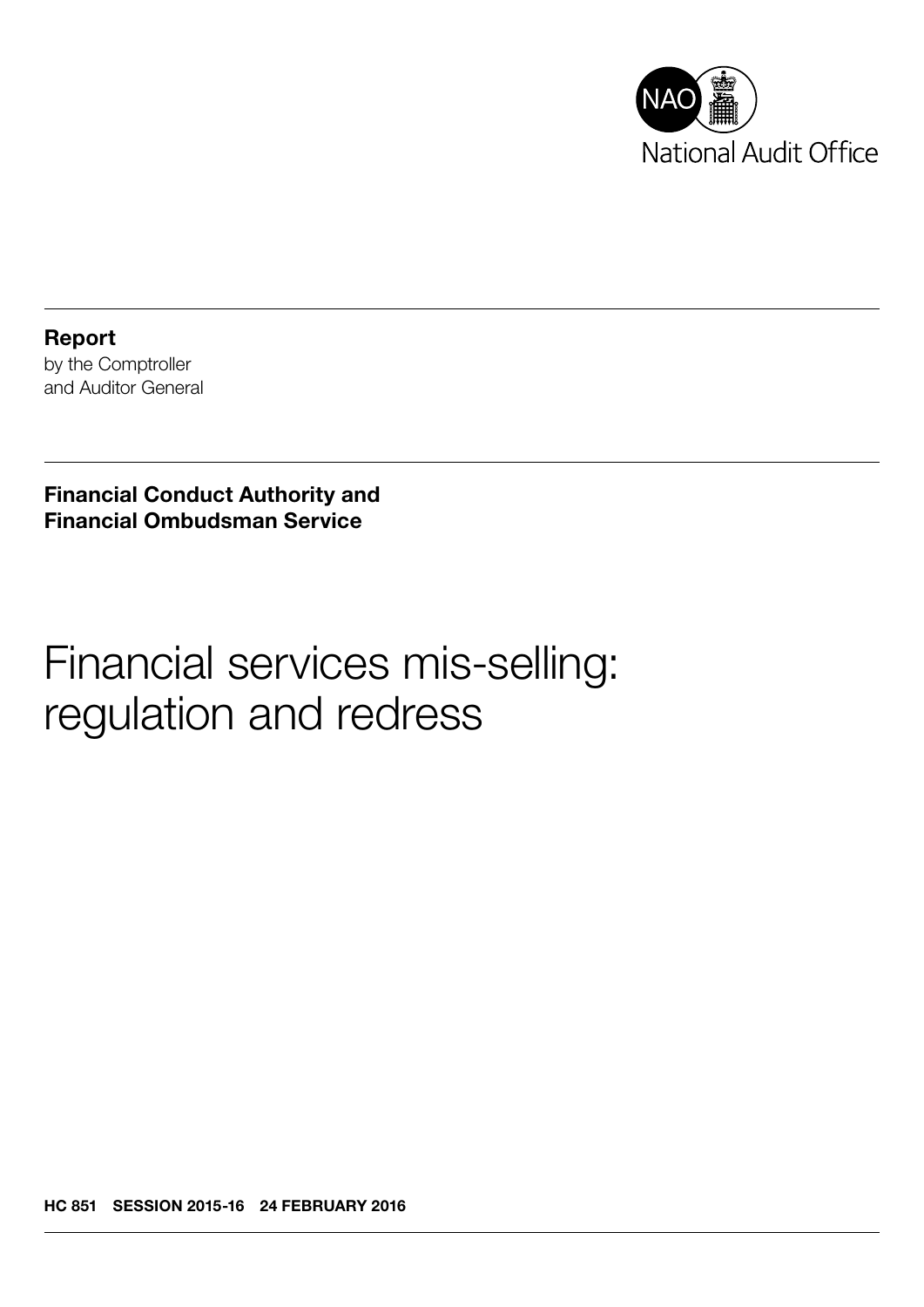# Key facts

# £22.2bn

compensation paid between April 2011 and November 2015 following mis-selling of payment protection insurance (PPI)

of customer complaints to financial services firms related to mis-selling (including PPI) in 2014, compared to 25% in 2010

59%

# £3.8–£5bn

estimated amount of PPI compensation received by claims management companies between April 2011 and November 2015

| £298 million | fines issued by the Financial Conduct Authority for mis-selling<br>activity since April 2013                                                                                                               |
|--------------|------------------------------------------------------------------------------------------------------------------------------------------------------------------------------------------------------------|
| £834 million | total operating costs of the Financial Conduct Authority<br>(£523 million), Financial Ombudsman Service (£240 million) and<br>Financial Services Compensation Scheme (£71 million) in 2014-15 <sup>1</sup> |
| 62%          | of mis-selling complaints have been upheld by the Financial<br>Ombudsman Service since April 2013                                                                                                          |
| 17%          | of payment protection insurance cases at the Financial Ombudsman<br>Service have been waiting over two years to be resolved<br>$(39,300$ complaints)                                                       |
| £898 million | amount of compensation received by consumers from the Financial<br>Services Compensation Scheme related to mis-selling by defunct<br>firms, between 2010-11 and 2014-15                                    |

1 These include costs for many activities other than regulating and responding to mis-selling.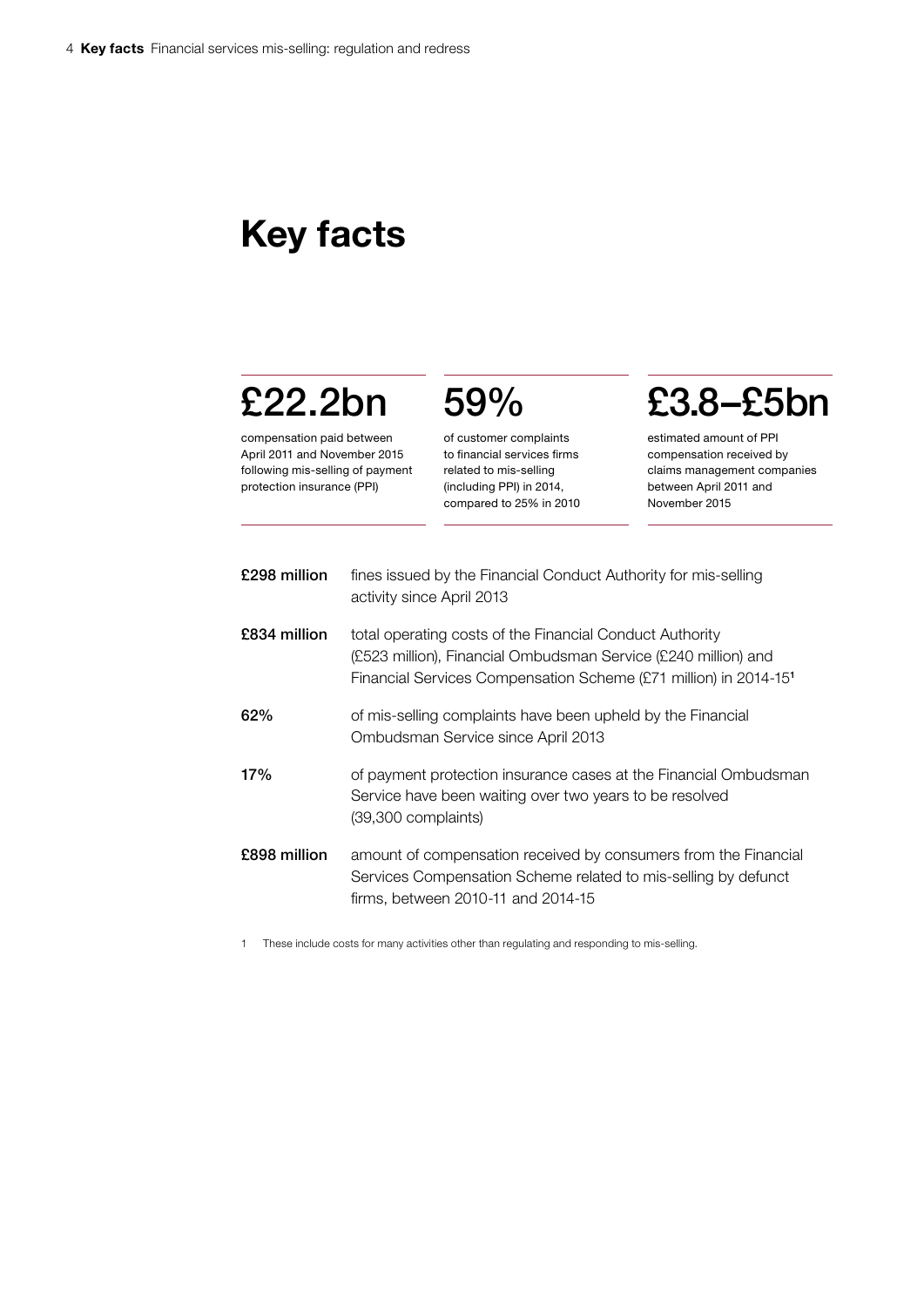## Summary

1 Mis-selling of financial services products can cause serious harm. Mis-selling can take many forms. In 2013, the Financial Services Authority defined it as "a failure to deliver fair outcomes for consumers", including providing customers with misleading information or recommending that they purchase unsuitable products.<sup>1</sup> It has occurred across many different product areas, including bank accounts, consumer loans and insurance. Between April 2011 and November 2015, financial services institutions paid out at least £22.2 billion in compensation to people who had bought payment protection insurance, following complaints and regulatory action. The Bank of England has identified the consequences of misconduct by banks, including mis-selling, as a risk to financial stability. It views addressing misconduct as essential for rebuilding confidence in the financial system.

2 In 2013, the value of goods and services produced in the UK financial and insurance sectors was over £120 billion, about 7% of gross domestic product. Until 2013, most of the financial services sector by value was regulated by the Financial Services Authority. The Financial Services Act 2012 created the Financial Conduct Authority (FCA) and the Prudential Regulation Authority to replace the Financial Services Authority from April 2013. The FCA has a strategic objective to ensure that the relevant markets function well. The FCA's three statutory operational objectives are to secure an appropriate degree of protection for consumers, to protect and enhance the integrity of the UK financial system and to promote competition in the interest of consumers.

**3** Several other bodies have a significant interest in mis-selling of financial services. The Financial Ombudsman Service (the Ombudsman) aims to resolve individual complaints between consumers and businesses. The decisions it makes can be binding on firms. The Financial Services Compensation Scheme (FSCS) pays compensation to consumers if a financial services firm is unable, or likely to be unable, to pay claims against it. The Money Advice Service aims to improve people's understanding and knowledge of financial matters and their ability to manage their financial affairs. HM Treasury sponsors all of these bodies, and has some powers over them, which vary according to the institution but include the ability to appoint or approve the appointment of some or all board members. In addition, the FCA oversees the budget of the FSCS, the Ombudsman and the Money Advice Service.

1 Financial Services Authority, *Final guidance: Risks to customers from financial incentives*, January 2013.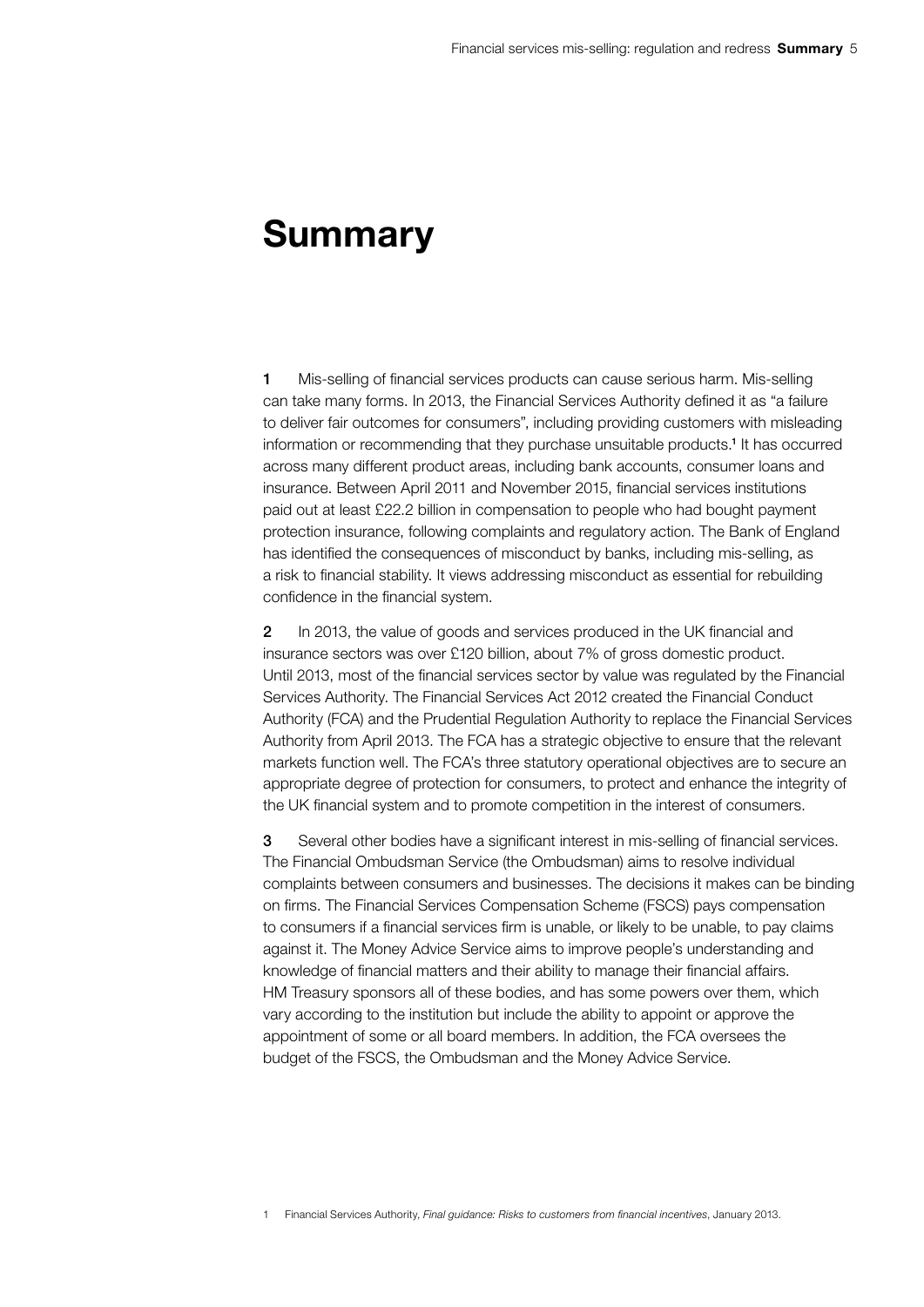- 4 In this report, we assess:
- how the bodies involved coordinate their activities with respect to mis-selling, and the costs involved (Part Two);
- how the FCA acts to prevent and detect mis-selling (Part Three); and
- how redress is provided to consumers (Part Four).

5 We focus on retail mis-selling by authorised financial services firms. We did not audit the Financial Services Authority, so do not evaluate actions taken before April 2013, though we do describe them to provide context. We do not evaluate efforts to improve the financial literacy of consumers, led by the Money Advice Service.

6 Domestic and EU legislation prohibits the FCA from providing the Comptroller and Auditor General with certain confidential information that the FCA holds about firms. This means that we were unable to carry out a full assessment of the effectiveness of the FCA's actions, as we could not see all of the evidence that the FCA holds. For instance, we have only limited evidence on how the FCA's actions have changed firm behaviour.

## Key findings

### Coordination and costs

7 The FCA's strategic approach to managing the interventions it makes in response to mis-selling is still evolving. Under the new strategy it launched in December 2014, the FCA is developing 'common views' to bring together data and intelligence, helping it to analyse what is happening across regulated sectors and to identify the right interventions. This should help to inform its decisions on what to prioritise and improve its understanding of risks. The FCA sets objectives for individual interventions and learns lessons from them. But it does not yet systematically draw together aims and success criteria for related interventions, evaluate how they fit together, or link the outcomes of interventions to their costs. This creates a risk that interventions may not be well coordinated, and means that the FCA cannot be sure that it has chosen the most cost-effective way of intervening (paragraph 2.2).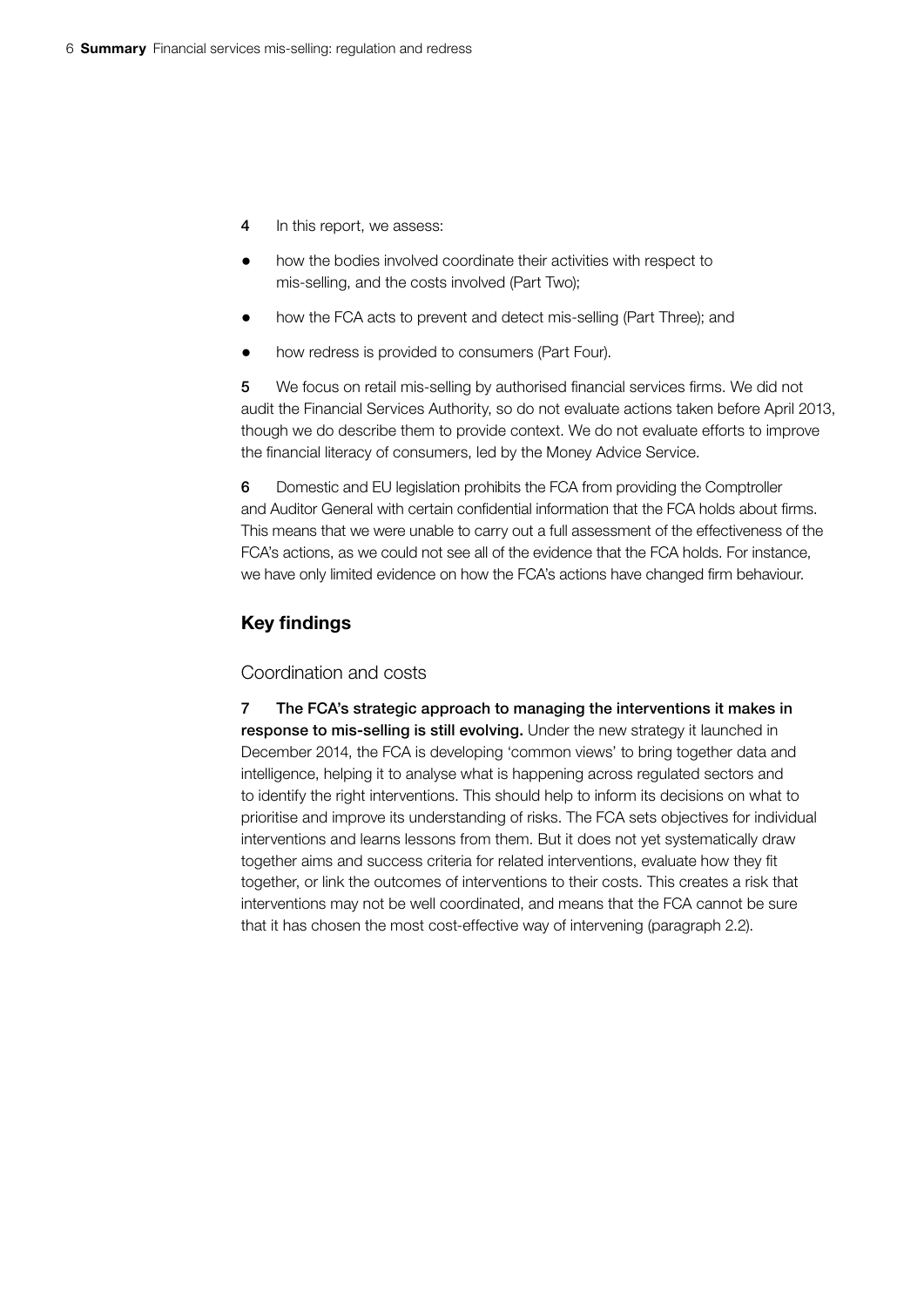8 The FCA and the Ombudsman work hard to coordinate their activities, but haven't yet convinced firms that they have succeeded in doing this. Effective coordination between the FCA and the Ombudsman could help them both to carry out their different statutory roles. We saw examples of coordination at many levels, including strategic assessments of risks and operational discussions about particular firms. Industry representatives told us that they felt that a lack of coordination between the FCA and the Ombudsman can result in duplication of activities and extra costs to firms. Many examples they gave us seemed to reflect the differing remits of the FCA and the Ombudsman, but some seemed to reflect shortcomings in operational coordination. For example, the British Bankers Association told us that banks are sometimes asked to provide the Ombudsman with evidence demonstrating the appropriateness of products, services and charges, despite already having given this information to the FCA. Such duplications partly reflect legal restrictions on information sharing, but there is likely to be scope for some operational improvements (paragraphs 2.3 to 2.5).

### 9 The costs of regulatory responses to mis-selling, and of arranging for redress for consumers, are substantial, and some gaps in the FCA's understanding of the costs of its activities could hamper its decision-making (paragraphs 2.6 to 2.11):

- **Direct costs.** The 2014-15 operating costs of the FCA, the Ombudsman and FSCS were £523 million, £240 million and £71 million respectively. There is no complete estimate of the costs of their mis-selling work, partly because mis-selling issues cut across several areas of regulation. These costs are met by financial services firms in the first instance, but ultimately consumers pay too through firms' fees and charges. Firms also incur the costs of independent reviewers appointed by themselves or by the FCA, which can be substantial. The FCA reports that nine firms have paid £300 million to independent reviewers for work on the interest rate hedging products redress scheme.
- Compliance costs. Compliance costs are difficult to assess accurately because it is hard to determine what firms would do in the absence of regulation, and the FCA does not estimate the overall costs of complying with regulations. Smaller firms may face proportionately higher costs, since they are less able to develop in-house regulatory expertise. For proposed new rules, the FCA estimates benefits and costs in advance, including compliance costs. But it does not routinely undertake post-implementation reviews, which could improve its understanding of the actual impacts of regulatory interventions, including their effects on smaller firms. Of the 15 firms who responded to our information request, nine told us that their costs of complying with FCA conduct regulations were now 'much more' than in 2008. This could reflect the cost of strengthening compliance in response to past misconduct.
- Wider costs. Regulation aimed at preventing the sale of unsuitable products could have unintended consequences, such as discouraging innovations that could benefit consumers. For example, one firm told us that it considered that firms had become more reluctant to introduce new products, because they could subsequently be regarded as mis-sold if they prove to be unsuitable for some consumers. The FCA has established an innovation hub to allow firms to develop new services and products in an environment of regulatory support, advice and challenge.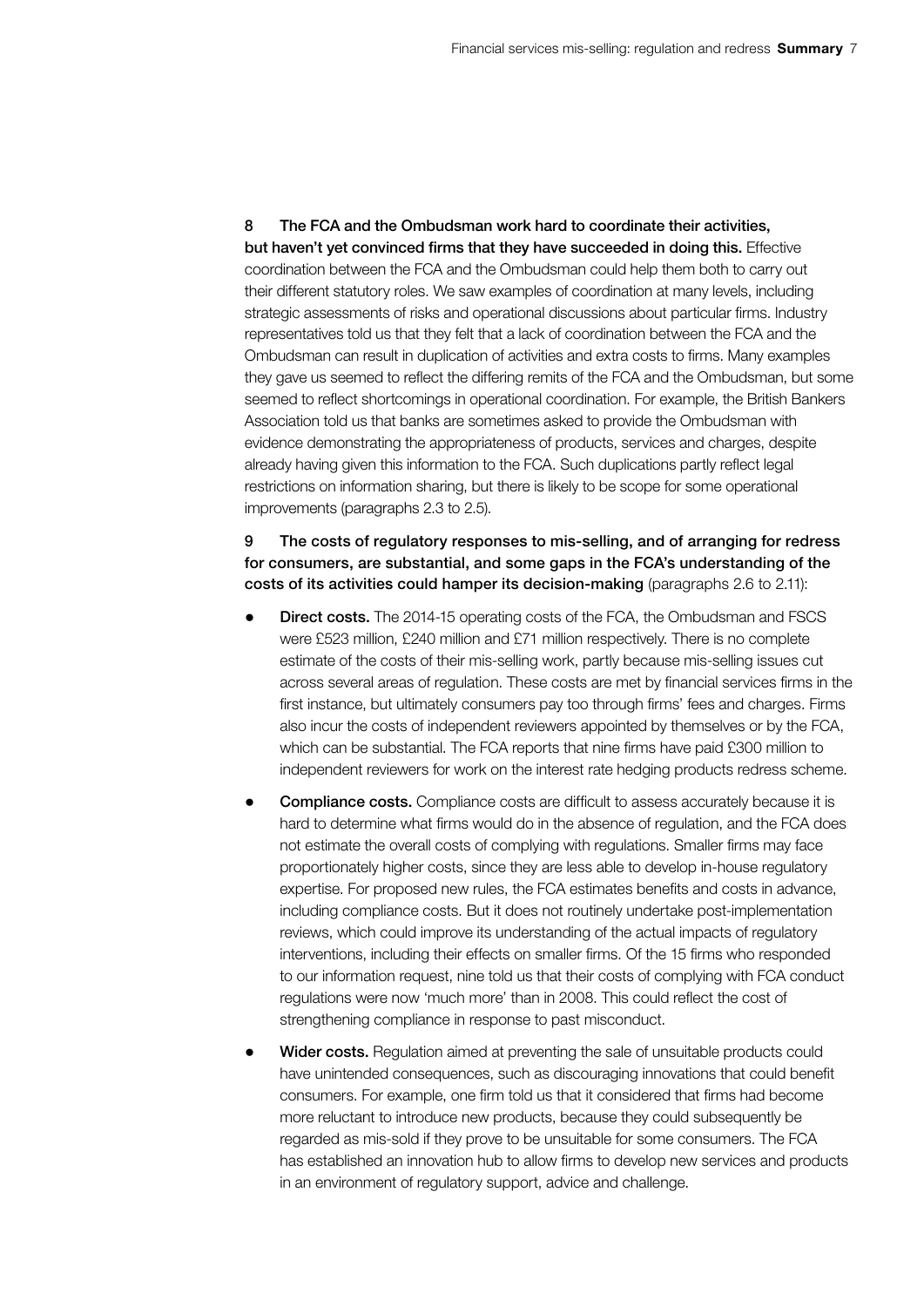#### Prevention and detection of mis-selling

10 Increased fines and redress payments appear to have substantially reduced financial incentives for firms to mis-sell products. Historically, firms and their sales staff had strong financial incentives to sell products such as payment protection insurance to their customers, even where the products were unsuitable, and many firms appear to have judged the immediate benefits of mis-selling to be greater than the later potential costs of compensation and fines. The FCA has made multiple interventions to affect incentives, including introducing restrictions on bonus structures through the remuneration code, and imposing mis-selling fines totalling £298 million from April 2013 to October 2015. Redress payments have been substantially larger, particularly for mis-selling of payment protection insurance. Most firms responding to our information request reported changes to their incentive structures to reduce the risk of mis-selling, in part because of the FCA's actions. The FCA has done valuable work to assess firms' incentive schemes for their retail sales staff, but it does not yet have an integrated picture of whether firms, and people working within them, could benefit financially from carrying out mis-selling activities (paragraphs 2.2 and 3.4 to 3.6).

11 The FCA is also acting to change other causes of mis-selling within firms.

It has promoted changes to governance and internal controls, and launched campaigns aimed at helping people to avoid buying unsuitable products. The Senior Managers Regime, which is due to be introduced for banking sector firms in 2016, is expected to make individuals more accountable for their actions. In responding to our information request, several firms told us that they had made changes to their approaches, including devoting more senior management time to the risks of mis-selling and misconduct. However, both firms and the FCA acknowledge that changing the culture throughout firms is challenging, particularly at middle management level. Although the FCA undertakes several activities aimed at reaching smaller regulated firms, some smaller firms told us that they sometimes found it difficult to know how to comply with mis-selling regulations, as they had little interaction with the FCA (paragraphs 3.7 to 3.9).

12 The FCA lacks good evidence on whether its actions are reducing overall levels of mis-selling. Complaints data provide an imperfect indicator of current mis-selling levels because complaints may reflect past mis-selling rather than continued problems, and the FCA's information on complaints to firms does not identify when alleged mis-selling took place. The FCA does not yet draw together information that could show whether its actions are reducing mis-selling. In 2014, mis-selling accounted for 59% (2.7 million) of customer complaints to financial services firms. This compared with 25% (0.9 million) in 2010. Payment protection insurance alone accounted for 2.3 million complaints in 2014 – 51% of all complaints. There has been no clear trend in complaints about mis-selling of products other than payment protection insurance (paragraphs 3.10 and 3.11).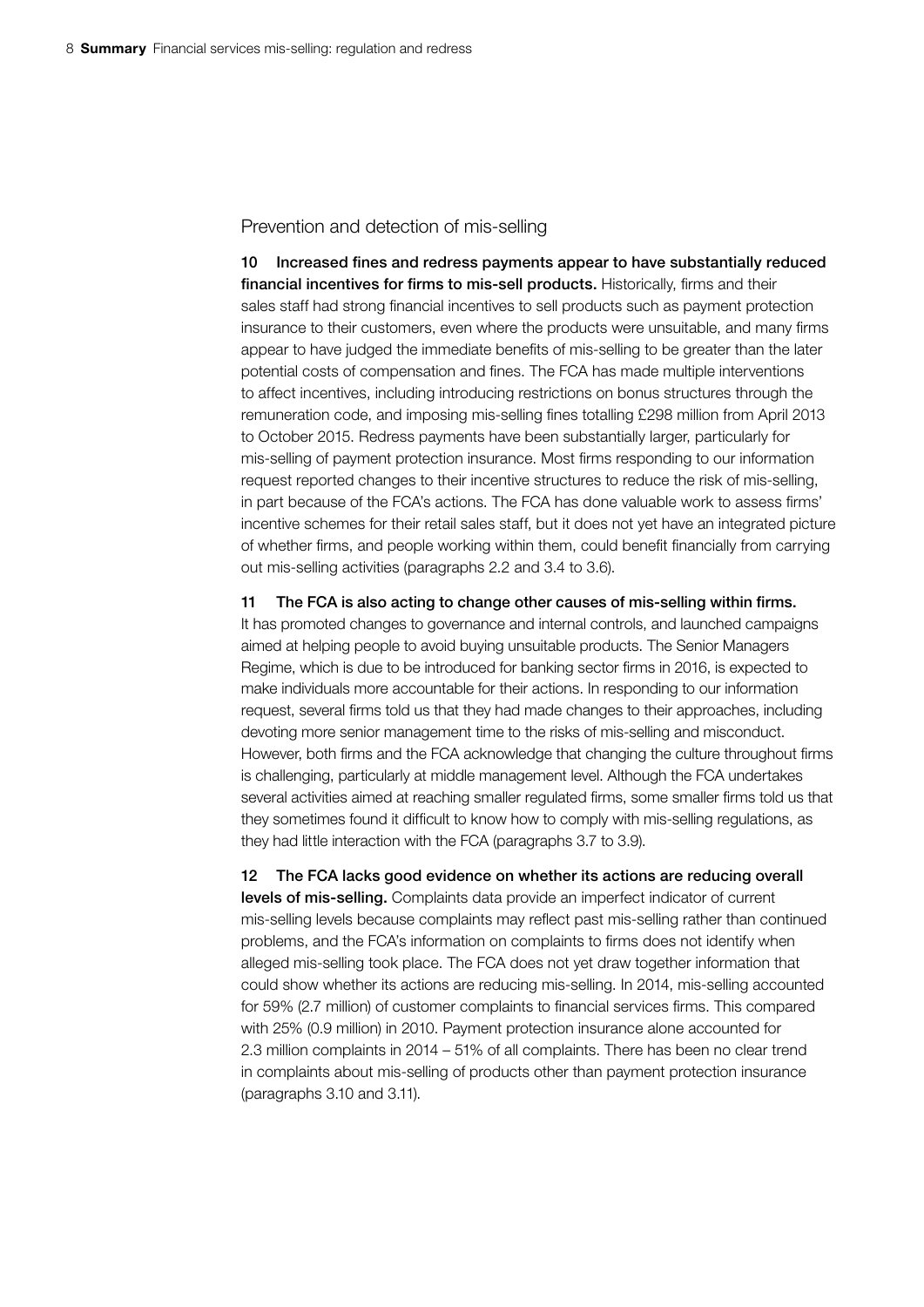13 The FCA is taking a more active approach than its predecessor to identifying and responding to risks related to mis-selling, particularly for new products. It has developed information and analysis processes and techniques, which it told us helped it to detect potential mis-selling of self-invested personal pensions at an early stage. It has used its powers to stop the sale of unsuitable products, such as the sale of contingent convertible securities to retail customers; it expects this to prevent between £16 million and £235 million of detriment. The FCA has identified pension reforms as a possible trigger for future mass mis-selling, and is acting to prepare itself for the problems that may arise. It is also improving its understanding of the drivers of consumer behaviour. However, some consumer and firm representatives told us they thought the FCA's approach was based too much on monitoring and implementing detailed disclosure requirements, rather than assessing whether consumers truly understand what they are buying (paragraph 3.12).

#### Redress for consumers

14 Overall, banks' handling of complaints has been poor, requiring ongoing action from the FCA and the Ombudsman. Inadequate complaint handling by financial services firms has been a factor in many cases of alleged mis-selling going to the Ombudsman for adjudication, and in increased use of claims management companies by consumers. The FCA has tried to improve complaints handling by introducing new rules, conducting thematic reviews and taking enforcement action (including fining Lloyds Banking Group £117 million). The Ombudsman also provides guidance to firms based on the cases it adjudicates. The FCA and the Ombudsman told us that in their view complaints handling has improved over time. Seven out of 15 firms that responded to our information request reported changes in their approach, at least partly as a result of the FCA's or the Ombudsman's actions. However, there has been no noticeable fall in the level of complaints about mis-selling upheld by the Ombudsman in the past five years. It has found in favour of consumers in 62% of cases raised with it since April 2013 (paragraphs 4.2 to 4.4).

15 The FCA does not evaluate its chosen redress schemes formally, making it hard to assess whether schemes achieve their intended outcomes. The FCA has several informal and formal options for securing redress for consumers from firms. The type of redress mechanism chosen can affect outcomes, including speed of redress, the proportion of affected customers that receive redress, and the costs of providing redress. The FCA has set objectives, considered options, monitored progress and learned lessons for some larger, high-profile redress schemes. It decides on its approach to redress on a case-by-case basis, having regard to specific regulatory failings and consumer detriment. To date, it has not formally evaluated the factors that contribute to successful outcomes across different types of redress routes, including redress through complaints to the Ombudsman, but it has started work to identify common principles that should feature across its redress schemes (paragraphs 4.5 to 4.7).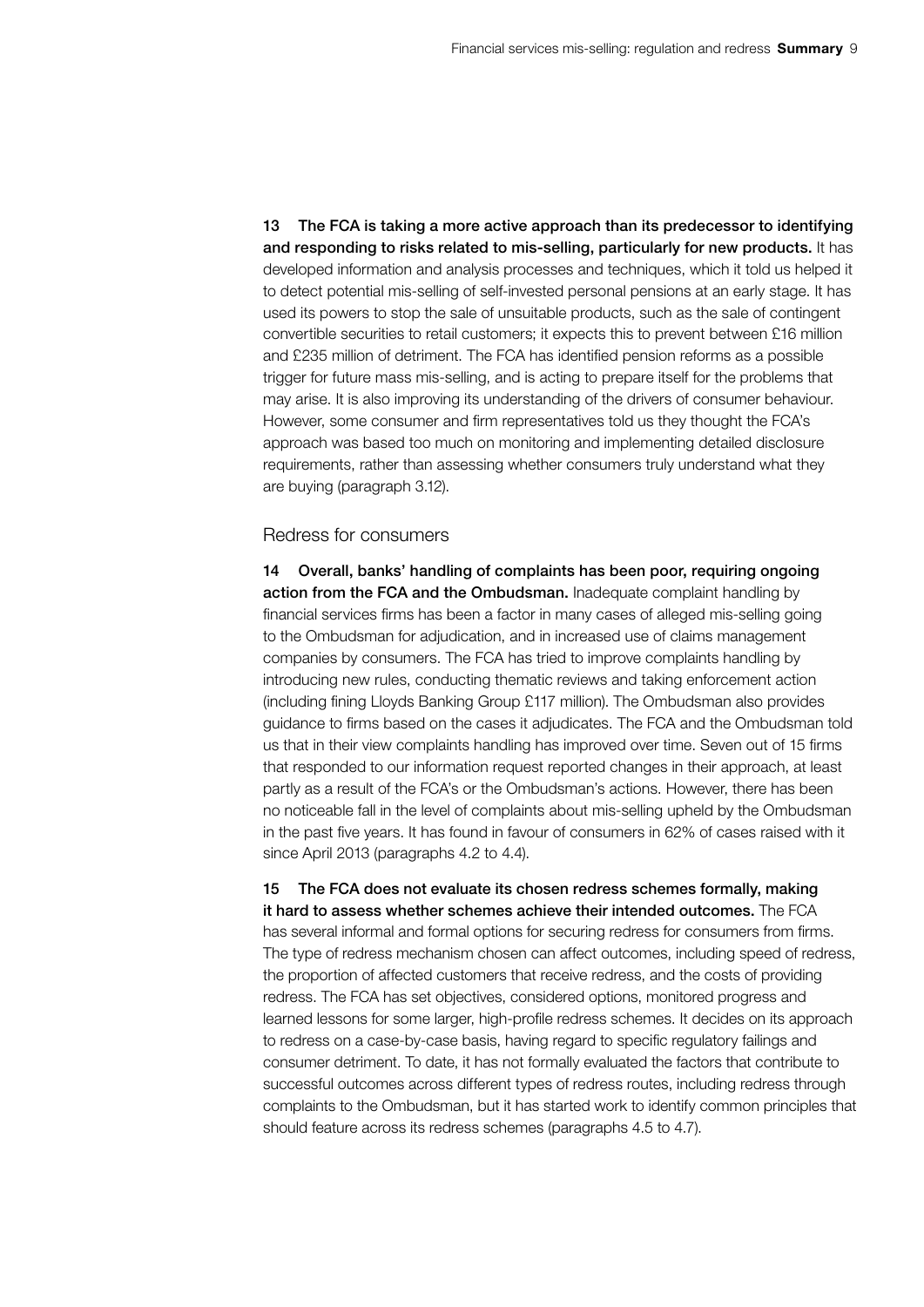16 The Ombudsman has continued to provide an effective service to complainants following a massive increase in complaints, but it has struggled with a backlog of older payment protection insurance cases. The Ombudsman opened around 400,000 new mis-selling cases in both 2012-13 and 2013-14, compared with around 120,000 in 2010-11, because of a rapid increase in complaints about payment protection insurance. The Ombudsman has trebled in size in response, without any evidence of a fall in the quality of its decision-making; in 2014-15, 74% of complainants agreed that the Ombudsman handled complaints efficiently and professionally. The Ombudsman received 1.49 million payment protection insurance complaints between 2001 and January 2016, 93% of these since 2010. Although the Ombudsman has reduced the number of open payment protection insurance cases from over 445,000 in May 2013 to 234,000 in November 2015, 17% of open cases (39,300) have now been outstanding for more than two years. Only 52% of complainants agreed that the Ombudsman settled disputes in an acceptable length of time (paragraphs 4.8 to 4.11).

17 Although complaining directly to the Ombudsman is straightforward and free, many consumers who have been mis-sold financial products fail to receive full compensation, because of lack of awareness or reliance on claims management companies. Lack of awareness can mean that consumers do not know that they were mis-sold a product, or that redress is available. The Ombudsman has found that many consumers don't pursue a complaint because they believe that it wouldn't achieve anything, or that it would be too stressful. The FCA, the Ombudsman and the FSCS have had some success in increasing awareness of mis-selling and redress, but the scale of the challenge is large. In 2014-15, 80% of survey respondents had some awareness of the Ombudsman, though only 24% could name it without prompting. The Ombudsman and the FCA have tried to encourage consumers to complain directly if they have problems, with little apparent impact so far; around 80% of payment protection insurance complaints to the Ombudsman come through claims management companies. We estimate that, between April 2011 and November 2015, claims management companies received between £3.8 billion and £5 billion of the £22.2 billion of compensation paid out to consumers of payment protection insurance (paragraphs 4.14 to 4.19).

#### Conclusion on value for money

18 The regulatory and redress bodies have carried out many activities to prevent and detect mis-selling and to ensure that consumers receive the redress to which they are entitled. These appear to have increased the prominence of mis-selling issues in financial services firms. But the complexity of products, continuing commercial incentives to achieve sales, and the difficulties in changing cultures within firms mean the risk of mis-selling remains. The FCA's strategic overview of these risks, and its understanding of the cost-effectiveness of different interventions and redress schemes, are currently limited, which makes it harder to respond effectively when problems emerge.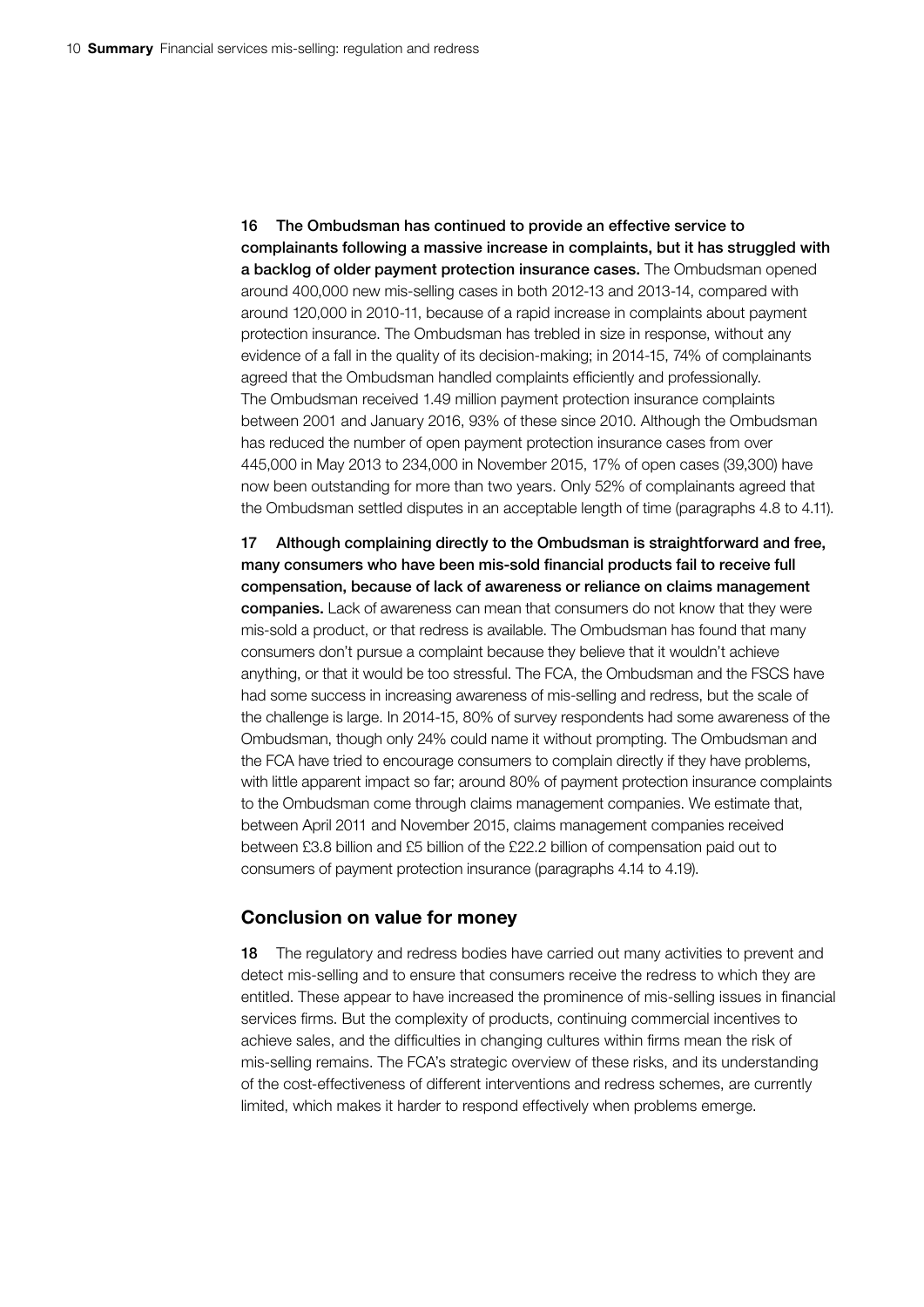19 Legislative restrictions have prevented the FCA from sharing with us information it holds on firms. This makes it impossible for us to draw definitive conclusions on its approach. The information available to us, such as customer complaints, does not show any clear reduction in the extent of mis-selling. Despite some signs of progress, the FCA therefore has further to go to demonstrate that it is achieving value for money. The Ombudsman has dealt well with the unprecedented increase in its workload because of payment protection insurance cases, but there remains a substantial backlog of complaints.

#### Diagnosis and recommendations

20 The task of reducing mis-selling of financial services cost-effectively is a difficult one. Consumers often have limited information and exhibit behavioural biases, which can make mis-selling very profitable for firms. The FCA faces challenges in promoting good behaviour and cultures in firms, and in tackling the weaknesses that the Financial Services Authority and the FCA had identified in previous regulatory approaches. Our recommendations are designed to build on the FCA's current strategy and increase confidence that it is achieving its intended outcomes for consumers.

- 21 The FCA should:
- a Develop further its strategic view of the risks of mis-selling and its approach to tackling them. It should communicate its expectations with regard to mis-selling clearly and consistently to firms, and work with the Ombudsman to assess regularly how it is affecting how firms and individuals weigh up the potential risks and rewards of mis-selling. It should ensure that it routinely defines the aims and success criteria of regulatory actions, monitoring and formally evaluating whether it has achieved them. The FCA should draw together indicators to help it and others to judge whether its actions on mis-selling are achieving their intended effects. These actions would help it to follow through on the impacts of its work and to judge the relative effectiveness of different interventions.
- b Develop a stronger understanding of the total costs and benefits of its work, and use cost and benefit information more routinely in its decision-making. This should include detailed evaluations of how regulatory changes affect the costs of compliance. It should use a wide range of data sources to help it to assess how consumer behaviour responds to regulatory interventions. This would support its evaluations of the effectiveness of its work, and increase confidence that it is achieving value for money.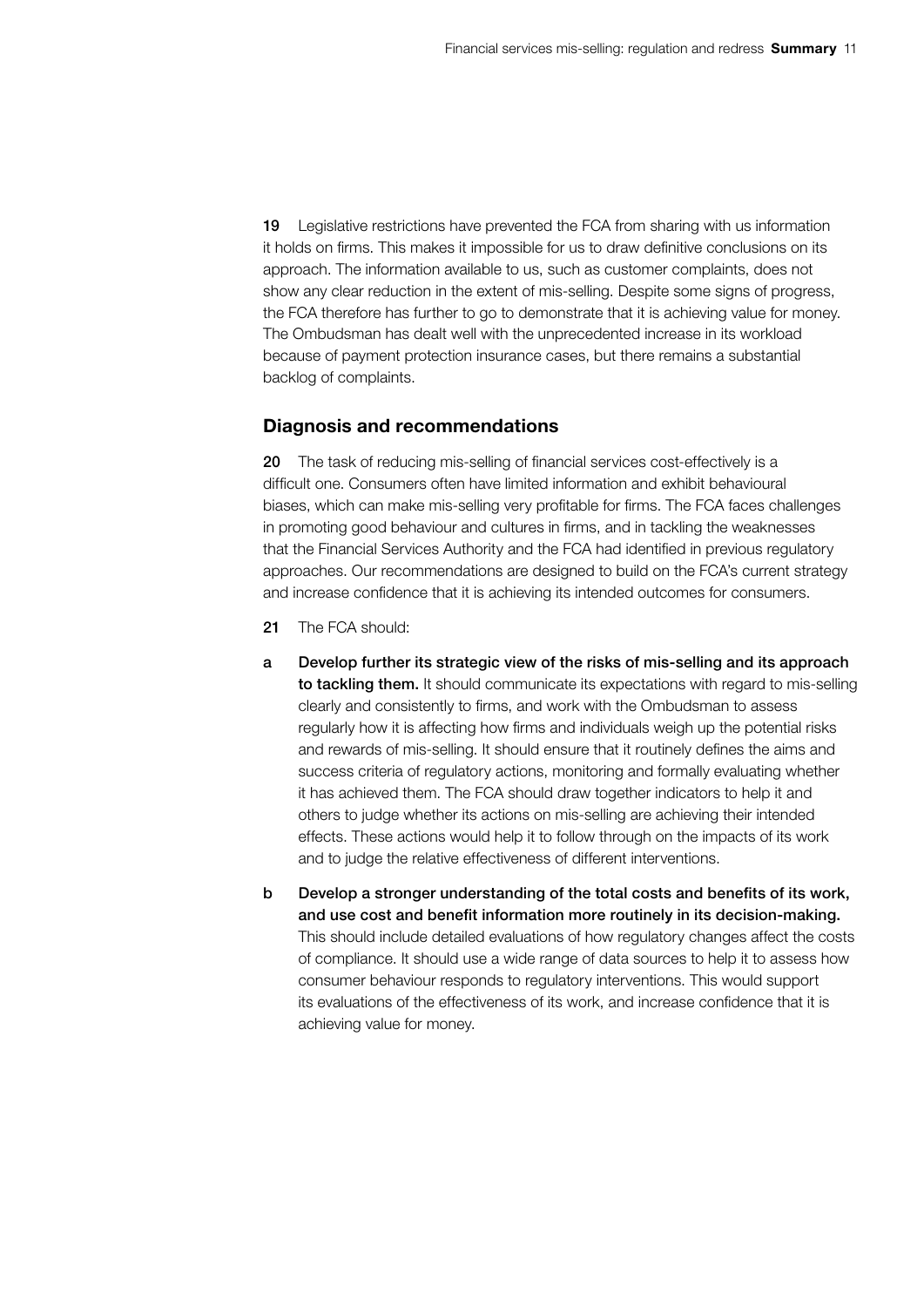- c Formalise its approach to evaluating redress mechanisms, including their costs, rates of uptake by consumers and how quickly they provide redress to consumers. It should set out clear success criteria and compare the effectiveness of different types of schemes. This would help it to identify more clearly the factors that contribute to successful scheme outcomes and to make more informed decisions between different approaches. It should work with the Ombudsman and financial services firms to evaluate tools for encouraging redress, including complaints-led approaches.
- d Analyse alternative approaches to deciding whether products are mis-sold. At present, as well as undertaking a wide range of other regulatory activities, the FCA places detailed requirements on how firms describe and sell their products. It should assess whether an approach based on firms testing customer understanding directly, and the FCA assessing how they do so, would be more effective. It should consider whether its current rules prevent potentially valuable innovations.
- 22 The FCA and the Ombudsman should:
- e Work together to improve firms' complaints handling, to develop better measures of the quality of complaints handling, and to publish the results. They should build on existing industry good practice in measuring complaints handling performance to facilitate comparisons between firms. This would enable them to assess whether complaints handling is improving, and help consumers and regulators to put pressure on poorly-performing firms.
- f Work with financial services firms to help consumers to access redress without using claims management companies. They should test the effectiveness of different approaches to encouraging direct compensation claims, and implement any lessons that result in advance of a possible deadline for payment protection insurance complaints.
- 23 The Ombudsman should:
- g Outline publicly how quickly it expects to clear the backlog of payment protection insurance cases on current assumptions about caseload, and report progress regularly. Given the likely increase in cases in the run-up to a possible deadline for claims, it is vital that it deals with the current backlog well before this date.